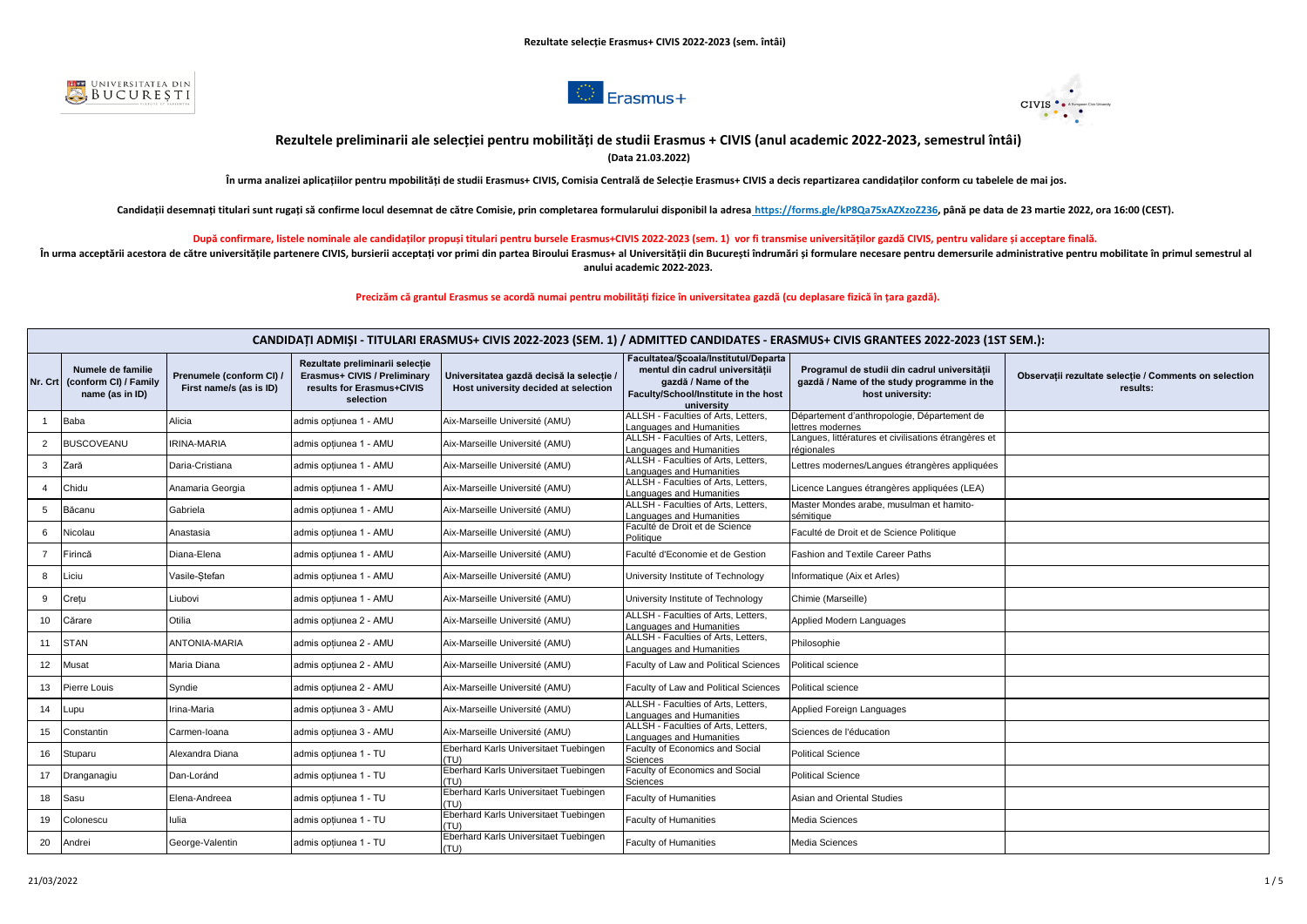| 21 | Vasiliu-Pavel | Smaranda-Maria    | admis opțiunea 1 - TU   | Eberhard Karls Universitaet Tuebingen                | Faculty of Humanities                                                          | Modern Languages: German (Deutsches Seminar)  |                                                                                          |
|----|---------------|-------------------|-------------------------|------------------------------------------------------|--------------------------------------------------------------------------------|-----------------------------------------------|------------------------------------------------------------------------------------------|
| 22 | Dulgheru      | Andrei George     | admis opțiunea 1 - TU   | Eberhard Karls Universitaet Tuebingen<br>(TU)        | <b>Faculty of Humanities</b>                                                   | Modern Languages: German (Deutsches Seminar)  |                                                                                          |
| 23 | Zamfirescu    | Miruna            | admis opțiunea 1 - TU   | Eberhard Karls Universitaet Tuebingen                | Faculty of Humanities                                                          | Modern Languages: German (Deutsches Seminar)  |                                                                                          |
| 24 | Bostan        | Madalina-loana    | admis opțiunea 1 - TU   | Eberhard Karls Universitaet Tuebingen                | <b>Faculty of Humanities</b>                                                   | Modern Languages: German (Deutsches Seminar)  |                                                                                          |
| 25 | Serban        | Diana-Maria       | admis opțiunea 1 - TU   | Eberhard Karls Universitaet Tuebingen                | <b>Faculty of Humanities</b>                                                   | Modern Languages: German (Deutsches Seminar)  |                                                                                          |
| 26 | Mireută       | Bianca-Iulia      | admis opțiunea 1 - TU   | Eberhard Karls Universitaet Tuebingen                | <b>Faculty of Humanities</b>                                                   | Modern linguistic (Sprachwissenschaften)      |                                                                                          |
| 27 | POGANU        | ANA-MARIA         | admis opțiunea 1 - TU   | Eberhard Karls Universitaet Tuebingen                | <b>Faculty of Humanities</b>                                                   | Philosophy                                    |                                                                                          |
| 28 | Podea         | Alexandra         | admis opțiunea 1 - TU   | Eberhard Karls Universitaet Tuebingen<br>(T11)       | <b>Faculty of Humanities</b>                                                   | Philosophy                                    |                                                                                          |
| 29 | Voinea        | Bianca            | dmis opțiunea 1 - TU    | Eberhard Karls Universitaet Tuebingen<br>(T1)        | <b>Faculty of Humanities</b>                                                   | Philosophy                                    |                                                                                          |
| 30 | lanc          | Octavian          | dmis opțiunea 1 - TU    | Eberhard Karls Universitaet Tuebingen<br><b>TU</b>   | <b>Faculty of Science</b>                                                      | Physics                                       |                                                                                          |
| 31 | Bundă         | Maria             | admis opțiunea 2 - TU   | Eberhard Karls Universitaet Tuebingen<br>'ת וד       | <b>Faculty of Humanities</b>                                                   | Art History                                   |                                                                                          |
| 32 | Ghita         | Miruna Maria      | admis opțiunea 3 - TU   | Eberhard Karls Universitaet Tuebingen<br>(TU)        | Faculty of Science                                                             | Chemistry                                     | pentru opțiunea 1 sunt necesare 90 ECTS obținute anterior în<br>domeniul chimie          |
| 33 | Roic          | Denisa-Sabrina    | admis optiunea 1 - NKUA | National Kapodistrian University of Athens<br>(NKUA) | School of Economics and Political<br>Science, Department of Political          | Political Sciences and Civics                 |                                                                                          |
| 34 | Podaru        | Maria-Elisa       | admis opțiunea 1 - NKUA | National Kapodistrian University of Athens<br>NKUA)  | School of Economics and Political<br>Sciences, Department of                   | Journalism and Information                    |                                                                                          |
| 35 | <b>Bratu</b>  | Carina-Maria      | admis opțiunea 1 - NKUA | National Kapodistrian University of Athens<br>'NKUA' | School of Economics and Political<br>Sciences, Department of Economics         | Departament of Economics                      |                                                                                          |
| 36 | upu.          | Bianca-Georigiana | admis opțiunea 1 - NKUA | National Kapodistrian University of Athens<br>NKUA)  | School of Education, Department of<br>Early Childhood Education                | Special Education                             |                                                                                          |
| 37 | Ciofu         | Oana-Catalina     | admis opțiunea 1 - NKUA | National Kapodistrian University of Athens<br>NKUA)  | School of Law                                                                  | Law                                           |                                                                                          |
| 38 | Ungureanu     | Alis              | admis opțiunea 1 - NKUA | National Kapodistrian University of Athens<br>(NKUA) | School of Philosophy, Department of<br>listory and Archaeology                 | History and archaeology                       |                                                                                          |
| 39 | Flesner       | Ilinca-Simona     | admis opțiunea 1 - NKUA | National Kapodistrian University of Athens<br>(NKUA) | School of Philosophy, Department of<br>Psychology                              | Psychology                                    |                                                                                          |
| 40 | Enache        | Ana-Maria         | admis opțiunea 1 - NKUA | National Kapodistrian University of Athens<br>(NKUA) | School of Philosophy, Department of<br>Psychology                              | Psychology                                    |                                                                                          |
| 41 | Andriesei     | Bianca-Mihaela    | admis opțiunea 1 - NKUA | National Kapodistrian University of Athens<br>(NKUA) | School of Sciences, Department of<br>Chemistry                                 | Chemistry                                     |                                                                                          |
| 42 | Vanescu       | Ana               | dmis opțiunea 1 - NKUA  | National Kapodistrian University of Athens<br>(NKUA) | School of Sciences, Department of<br>Chemistry                                 | Chemistry                                     |                                                                                          |
| 43 | <b>Dolis</b>  | loan              | ıdmis opțiunea 1 - NKUA | National Kapodistrian University of Athens<br>NKUA)  | School of Theology, Department of<br>Theology                                  | Religion and Theology                         |                                                                                          |
| 44 | Vasile        | Edward-Mihai      | admis opțiunea 2 - NKUA | National Kapodistrian University of Athens<br>NKUA)  | School of Philosophy, Department of<br>English Language and Literature         | Department of English Language and Literature | candidatul nu are certificat de limba suedeză, necesar pentru<br>opțiunea 1              |
| 45 | Petrescu      | Iuliana-Diana     | admis opțiunea 2 - NKUA | National Kapodistrian University of Athens<br>(NKUA) | School of Philosophy, Department of<br>Philosophy                              | Philosophy                                    |                                                                                          |
| 46 | Costache      | Laura-Mihaela     | admis opțiunea 2 - NKUA | National Kapodistrian University of Athens<br>(NKUA) | School of Sciences, Department of<br>Chemistrv                                 | Chemistry                                     | pentru opțiunea 1 sunt necesare 90 ECTS obținute anterior în<br>domeniul chimie          |
| 47 | Suchiu        | Stefania-Alexia   | admis opțiunea 3 - NKUA | National Kapodistrian University of Athens<br>(NKUA) | School of Economics and Political<br>Science, Department of Political          | <b>Political Science</b>                      |                                                                                          |
| 48 | Ceolpan       | Maria             | admis opțiunea 3 - NKUA | National Kapodistrian University of Athens<br>(NKUA) | School of Philosophy, Department of<br>Philosophy                              | Philosophy                                    | candidata nu are cunostințe de limba franceză dovedite cu<br>atestat - pentru optiunea 2 |
| 49 | Bănică        | Daria-Cosmina     | admis opțiunea 3 - NKUA | National Kapodistrian University of Athens<br>NKUA)  | School of Philosophy, Department of<br>Philosophy                              | Philosophy                                    | candidata nu are cunoștințe de limba franceză dovedite cu<br>atestat - pentru opțiunea 2 |
| 50 | Aatache       | Cristina-Mihaela  | admis opțiunea 1 - SUR  | Sapienza Universita di Roma (SUR)                    | Economics                                                                      | 0311 (Economics)                              |                                                                                          |
| 51 | Cucu-Oancea   | Ana-Ileana        | admis opțiunea 1 - SUR  | Sapienza Universita di Roma (SUR)                    | Faculty of Humanities                                                          | 022 (Humanities - except languages)           |                                                                                          |
| 52 | Berladean     | Victoria          | admis opțiunea 1 - SUR  | Sapienza Universita di Roma (SUR)                    | Faculty of Humanities                                                          | 022 (Humanities - except languages)           |                                                                                          |
| 53 | <b>TIME</b>   | LAURA-ALEXANDRA   | admis opțiunea 1 - SUR  | Sapienza Universita di Roma (SUR)                    | <b>Faculty of Humanities</b>                                                   | 023 (languages)                               |                                                                                          |
| 54 | Racoviteanu   | Beatrice          | admis opțiunea 1 - SUR  | Sapienza Universita di Roma (SUR)                    | <b>Faculty of Humanities</b>                                                   | 023 (languages)                               |                                                                                          |
| 55 | Bordei        | Paula-Diana       | dmis opțiunea 1 - SUR   | Sapienza Universita di Roma (SUR)                    | Faculty of Humanities                                                          | 023 (languages)                               |                                                                                          |
| 56 | PĂTRÂNJEL     | DAVID-GEORGE      | admis opțiunea 1 - SUR  | Sapienza Universita di Roma (SUR)                    | Faculty of Information Engineering,<br><b>Computer Science, and Statistics</b> | 06 (Information and Communication Technology) |                                                                                          |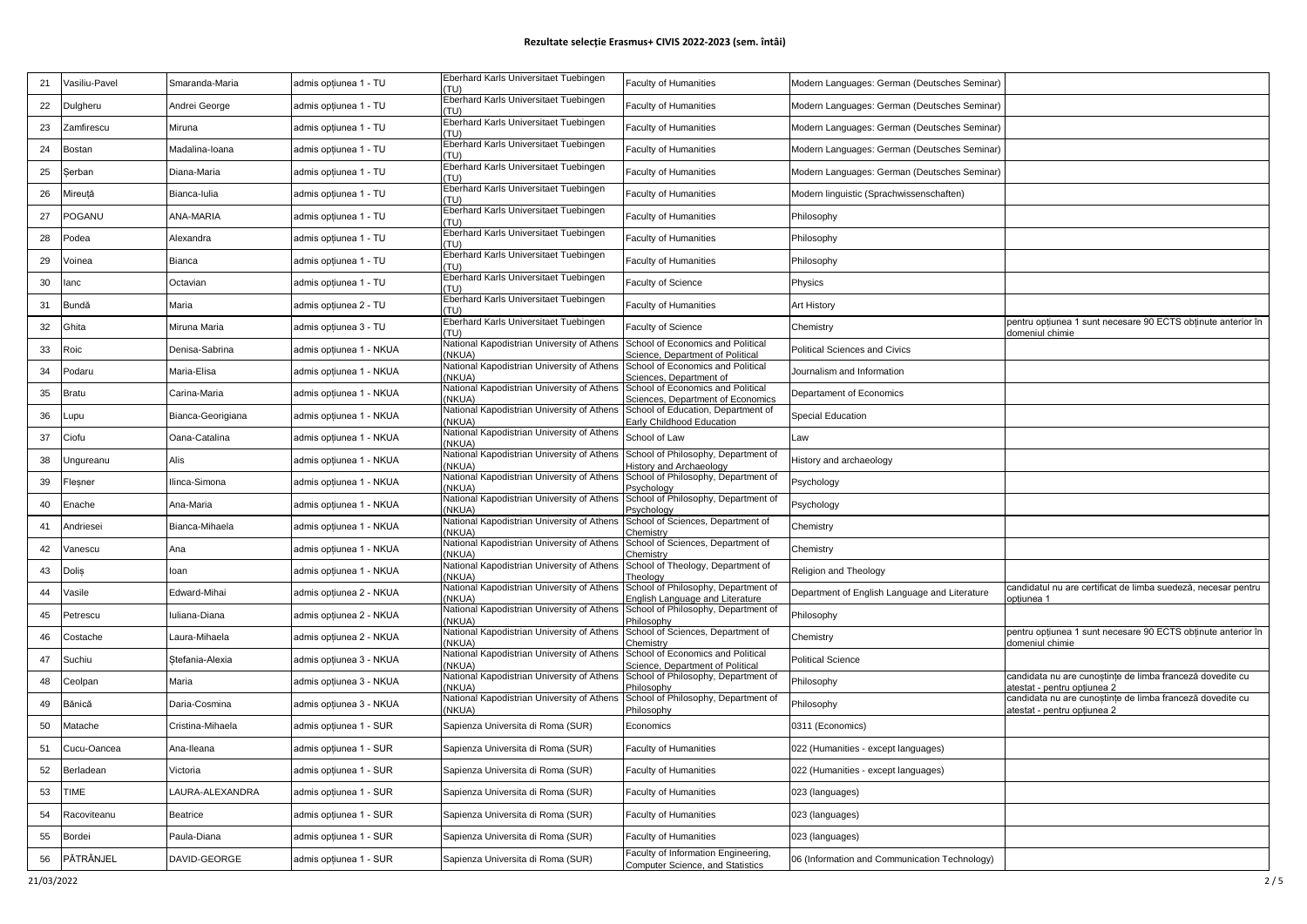## **Rezultate selecție Erasmus+ CIVIS 2022-2023 (sem. întâi)**

| 57 | Sugeac        | Andrei                | admis opțiunea 1 - SUR | Sapienza Universita di Roma (SUR)    | Faculty of Information Engineering,                               | 061 (Information and Communication Technology)                      |                                                                                                           |
|----|---------------|-----------------------|------------------------|--------------------------------------|-------------------------------------------------------------------|---------------------------------------------------------------------|-----------------------------------------------------------------------------------------------------------|
|    |               |                       |                        |                                      | Computer Science, and Statistics                                  |                                                                     |                                                                                                           |
| 58 | Dijmărescu    | Daniel                | admis opțiunea 1 - SUR | Sapienza Universita di Roma (SUR)    | Faculty of Law                                                    | 0421 (Law)                                                          |                                                                                                           |
| 59 | Nichita       | Teodora               | admis opțiunea 1 - SUR | Sapienza Universita di Roma (SUR)    | Faculty of Law                                                    | 0421 (Law)                                                          |                                                                                                           |
| 60 | Tufeanu       | Daria-Elena           | admis opțiunea 1 - SUR | Sapienza Universita di Roma (SUR)    | Faculty of Mathematical, Physical and<br><b>Natural Studies</b>   | 0521 (Environmental sciences)                                       |                                                                                                           |
| 61 | Tameş         | Ioana-Irina           | admis opțiunea 1 - SUR | Sapienza Universita di Roma (SUR)    | Faculty of Mathematical, Physical and<br><b>Natural Studies</b>   | 0531 (Chemistry)                                                    |                                                                                                           |
| 62 | Badea         | Alexandra-Eliana      | admis opțiunea 1 - SUR | Sapienza Universita di Roma (SUR)    | Faculty of Mathematical, Physical and<br>Natural Studies          | 0551 (Biology)                                                      |                                                                                                           |
| 63 | Broscăuceanu  | Maria                 | admis opțiunea 1 - SUR | Sapienza Universita di Roma (SUR)    | Medicine and Psychology                                           | 0313 (Psychology)                                                   |                                                                                                           |
| 64 | Băniceru      | Andreea Theodora      | admis opțiunea 1 - SUR | Sapienza Universita di Roma (SUR)    | Medicine and Psychology                                           | 0313 (Psychology)                                                   |                                                                                                           |
| 65 | Năstase       | Andreea-Ligia         | admis opțiunea 1 - SUR | Sapienza Universita di Roma (SUR)    | Political Science, Sociology and<br><b>Communication Sciences</b> | 0310 (Social and Behavioural Sciences)                              |                                                                                                           |
| 66 | Taragan       | Lorena-Elena          | admis opțiunea 1 - SUR | Sapienza Universita di Roma (SUR)    | Political Science, Sociology and<br>Communication Sciences        | 0312 (Political Sciences and civics)                                |                                                                                                           |
| 67 | Roșu-Dima     | Ana-Maria             | admis opțiunea 1 - SUR | Sapienza Universita di Roma (SUR)    | Political Science, Sociology and<br>Communication Sciences        | 032 (Journalism and information)                                    |                                                                                                           |
| 68 | Coropca       | Diana Andreea         | admis opțiunea 1 - SUR | Sapienza Universita di Roma (SUR)    | Political Science, Sociology and<br><b>Communication Sciences</b> | 032 (Journalism and information)                                    |                                                                                                           |
| 69 | Andreescu     | Alexandra             | admis opțiunea 2 - SUR | Sapienza Universita di Roma (SUR)    | Political Science, Sociology and<br><b>Communication Sciences</b> | 0314 (Sociology and Cultural studies)                               |                                                                                                           |
| 70 | Ghemes        | <b>Eduard lustian</b> | admis opțiunea 1 - SU  | Stockholm University (SU)            | <b>Biology Section</b>                                            | Departament of Biology Education (BIG)                              |                                                                                                           |
| 71 | Dinca         | Ana-Maria Loredana    | admis opțiunea 1 - SU  | Stockholm University (SU)            | <b>Chemistry Section</b>                                          | Department of Biochemistry and Biophysics (DBB)                     |                                                                                                           |
| 72 | Datcu         | Marta-Teodora         | admis opțiunea 1 - SU  | Stockholm University (SU)            | Department of Law                                                 | Law                                                                 |                                                                                                           |
| 73 | Jalal         | Muhammad Ali          | admis opțiunea 1 - SU  | Stockholm University (SU)            | <b>Faculty of Humanities</b>                                      | Department of Asian and Middle Eastern Studies                      |                                                                                                           |
| 74 | Nancu         | Adriana-Georgiana     | admis opțiunea 1 - SU  | Stockholm University (SU)            | <b>Faculty of Humanities</b>                                      | Department of Culture and Aesthetics                                |                                                                                                           |
| 75 | Popescu       | Alexia-Georgiana      | admis opțiunea 1 - SU  | Stockholm University (SU)            | <b>Faculty of Humanities</b>                                      | Department of English                                               |                                                                                                           |
| 76 | Mantarlian    | Simona                | admis opțiunea 1 - SU  | Stockholm University (SU)            | <b>Faculty of Humanities</b>                                      | Department of Ethnology, History of Religions and<br>Gender Studies |                                                                                                           |
| 77 | Neacșu        | Ana-Maria-Nicoleta    | admis opțiunea 1 - SU  | Stockholm University (SU)            | Faculty of Humanities                                             | Department of Media Studies                                         |                                                                                                           |
| 78 | Ciovică       | Bianca Cristina       | admis opțiunea 1 - SU  | Stockholm University (SU)            | <b>Faculty of Social Sciences</b>                                 | Department of Child and Youth Studies                               |                                                                                                           |
| 79 | Florea        | Maria-Alexandra       | admis opțiunea 1 - SU  | Stockholm University (SU)            | Faculty of Social Sciences                                        | Department of Computer and Systems Sciences                         |                                                                                                           |
| 80 | Brâncoveanu   | Anca-Maria            | admis opțiunea 1 - SU  | Stockholm University (SU)            | Faculty of Social Sciences                                        | Department of Computer and Systems Sciences                         |                                                                                                           |
| 81 | Popa          | Adriana               | admis opțiunea 1 - SU  | Stockholm University (SU)            | <b>Faculty of Social Sciences</b>                                 | Department of Education                                             |                                                                                                           |
| 82 | Raportaru     | loana Irena           | admis opțiunea 1 - SU  | Stockholm University (SU)            | <b>Faculty of Social Sciences</b>                                 | Department of Political Science                                     |                                                                                                           |
| 83 | /ASILISCA     | SEVASTIANA            | admis opțiunea 1 - SU  | Stockholm University (SU)            | Faculty of Social Sciences                                        | Department of Social Anthropology                                   |                                                                                                           |
| 84 | Hoinic        | Toma-Sotir            | admis opțiunea 1 - SU  | Stockholm University (SU)            | Section for Earth and Environmental<br>Sciences                   | Department of Phisycal Geography                                    |                                                                                                           |
| 85 | <b>FLOREA</b> | Livia-Ioana           | admis opțiunea 2 - SU  | Stockholm University (SU)            | <b>Faculty of Humanities</b>                                      | Department of Media Studies                                         |                                                                                                           |
| 86 | Jtă           | Cătălina Ioana        | admis opțiunea 2 - SU  | Stockholm University (SU)            | <b>Faculty of Social Sciences</b>                                 | Department of Economic History and International<br>Relations       |                                                                                                           |
| 87 | Stanciulescu  | Andreaa               | admis opțiunea 3 - SU  | Stockholm University (SU)            | <b>Biology Section</b>                                            | Department of Molecular Biosciences                                 | pentru opțiunile 1 și 2 programele de studii alese de candidat<br>nu există în oferta universității gazdă |
| 88 | Dumitrescu    | Ruxandra-Elena        | admis opțiunea 3 - SU  | Stockholm University (SU)            | <b>Biology Section</b>                                            | Department of Molecular Biosciences                                 | pentru opțiunile 1 și 2 programele de studii alese de candidat<br>nu există în oferta universitătii gazdă |
| 89 | Dumitru       | Simona Izabela        | admis opțiunea 3 - SU  | Stockholm University (SU)            | <b>Faculty of Social Sciences</b>                                 | Department of Child and Youth Studies                               |                                                                                                           |
| 90 | ∟iță          | Anne-Marie            | admis opțiunea 3 - SU  | Stockholm University (SU)            | Faculty of Social Sciences                                        | Department of Psychology                                            |                                                                                                           |
| 91 | Tănase        | Radu                  | admis opțiunea 1 - UAM | Universidad Autónoma de Madrid (UAM) | Faculty of Economics and Business<br>Studies                      | Faculty of Economics and Business Studies                           |                                                                                                           |
| 92 | lanculescu    | Ana-Maria             | admis opțiunea 1 - UAM | Universidad Autónoma de Madrid (UAM) | Faculty of Economics and Business<br>tudies                       | Máster Universitario en Dirección de Marketing                      |                                                                                                           |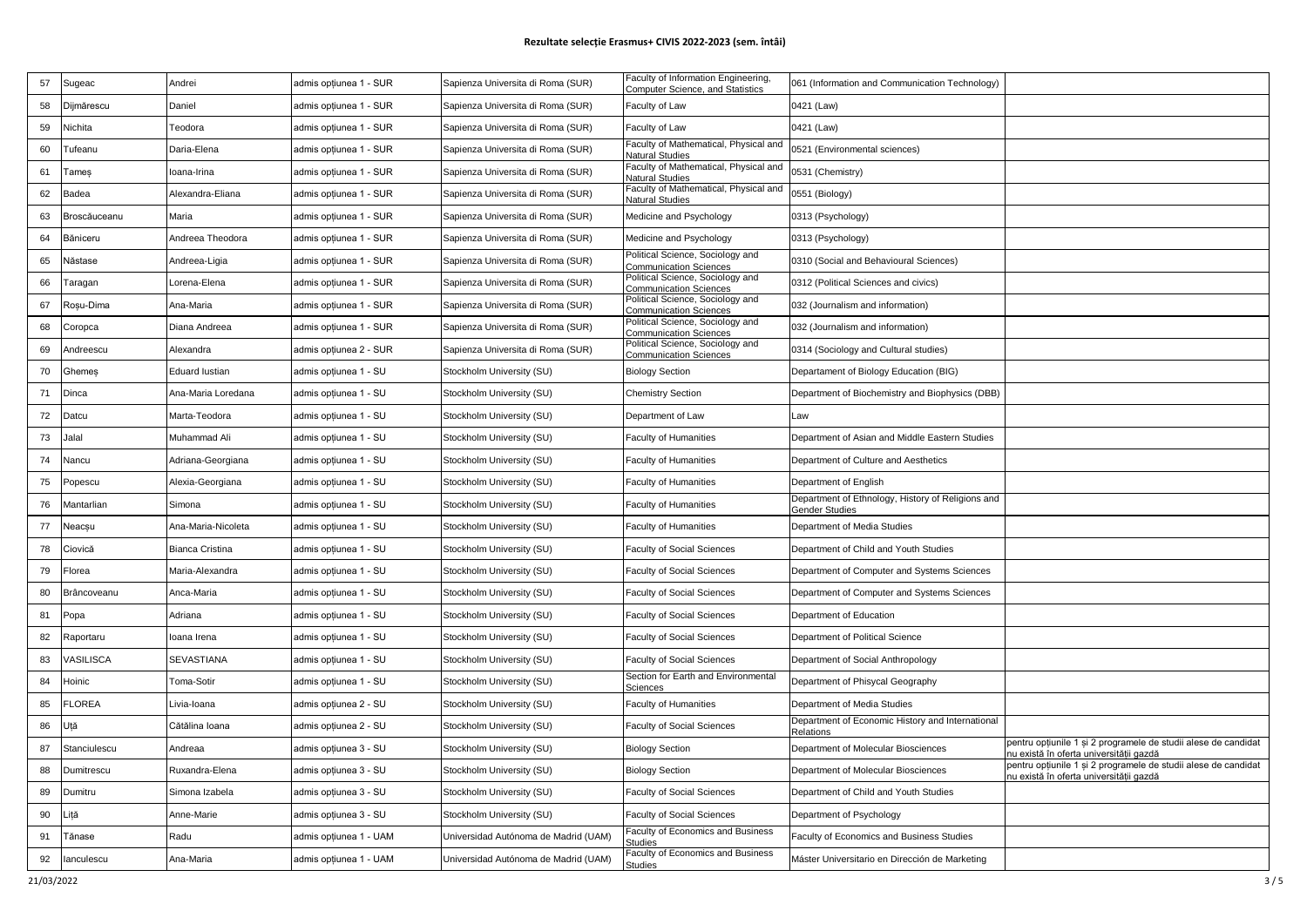## **Rezultate selecție Erasmus+ CIVIS 2022-2023 (sem. întâi)**

| 93  | Andrei        | Alina-Beatrice          | admis opțiunea 1 - UAM | Universidad Autónoma de Madrid (UAM) | Faculty of Law                                                         | Máster en Democracia y Gobierno                                                         |                                                                                                           |
|-----|---------------|-------------------------|------------------------|--------------------------------------|------------------------------------------------------------------------|-----------------------------------------------------------------------------------------|-----------------------------------------------------------------------------------------------------------|
| 94  | lvan          | Liana-Cristiana         | admis opțiunea 1 - UAM | Universidad Autónoma de Madrid (UAM) | Faculty of Philosophy and Letters                                      | Department Foreign Languages - English<br>Language                                      |                                                                                                           |
| 95  | BĂLAN         | TEODORA-FLORENTINA      | admis optiunea 1 - UAM | Universidad Autónoma de Madrid (UAM) | Faculty of Philosophy and Letters                                      | Grado en Estudios Hispánicos: Lengua Española<br>sus Literaturas                        |                                                                                                           |
| 96  | lordan        | Miruna Maria            | admis opțiunea 1 - UAM | Universidad Autónoma de Madrid (UAM) | Faculty of Philosophy and Letters                                      | nternational Studies                                                                    |                                                                                                           |
| 97  | Calu          | Irina-Diana             | admis opțiunea 1 - UAM | Universidad Autónoma de Madrid (UAM) | Faculty of Philosophy and Letters                                      | Master in History of Contemporary Art and Visual<br>Culture (UAM-UCM-Museo Reina Sofía) |                                                                                                           |
| 98  | Drăghici      | Maria-Antoneta          | admis optiunea 1 - UAM | Universidad Autónoma de Madrid (UAM) | Faculty of Philosophy and Letters                                      | The PhD Program, Studies in Art, Literature and<br>Culture                              |                                                                                                           |
| 99  | BENEȘ         | ARIADNA-ELENA-MARIA     | admis optiunea 1 - UAM | Universidad Autónoma de Madrid (UAM) | <b>Faculty of Sciences</b>                                             | <b>CHEMISTRY</b>                                                                        |                                                                                                           |
| 100 | Munteanu      | enuta - Ancuta          | admis optiunea 1 - UAM | Universidad Autónoma de Madrid (UAM) | <b>Faculty of Sciences</b>                                             | Master in Biomolecules and Cell Dynamics                                                |                                                                                                           |
| 101 | Mucenicu      | Amina-Tania             | admis opțiunea 1 - UAM | Universidad Autónoma de Madrid (UAM) | aculty of Teacher Training and<br><b>Education (Education Faculty)</b> | PRIMARY EDUCATION                                                                       |                                                                                                           |
| 102 | Ciobanu       | Robert-Gabriel          | admis optiunea 2 - UAM | Universidad Autónoma de Madrid (UAM) | Faculty of Philosophy and Letters                                      | Degree in International Studies                                                         |                                                                                                           |
| 103 | Onodi         | Andrei Antonio          | admis opțiunea 2 - UAM | Universidad Autónoma de Madrid (UAM) | Faculty of Philosophy and Letters                                      | Grado en Historia                                                                       | pentru opțiunea 1 programul de studii ales de candidat nu<br>există în oferta universității gazdă         |
| 104 | <b>CUCLEA</b> | <b>ALESSANDRA MARIA</b> | admis opțiunea 2 - UAM | Universidad Autónoma de Madrid (UAM) | Faculty of Psychology                                                  | Psychology                                                                              |                                                                                                           |
| 105 | Morlova       | lulia Cristiana         | admis opțiunea 2 - UAM | Universidad Autónoma de Madrid (UAM) | Faculty of Psychology                                                  | Psychology                                                                              |                                                                                                           |
| 106 | lonescu       | Radu-Constantin         | admis opțiunea 2 - UAM | Universidad Autónoma de Madrid (UAM) | School of Engineering                                                  | Computer Sciences                                                                       |                                                                                                           |
| 107 | Serban        | Mihaela-Octavia         | admis opțiunea 3 - UAM | Universidad Autónoma de Madrid (UAM) | Faculty of Law                                                         | Master's in Democracy and Government (Code                                              |                                                                                                           |
| 108 | √oicu         | Andreea Maria           | admis opțiunea 3 - UAM | Universidad Autónoma de Madrid (UAM) | Faculty of Law                                                         | South European Studies (Erasmus Mundus)                                                 | pentru opțiunile 1 și 2 programele de studii alese de candidat<br>nu există în oferta universitătii gazdă |
| 109 | Gîndu-Găbăroi | Mălina                  | admis opțiunea 1 - ULB | Université Libre de Bruxelles (ULB)  | Faculty of Letters, Translation &<br>Communication                     | Journalism                                                                              |                                                                                                           |
| 110 | Al-Sharoufi   | Zahra                   | admis opțiunea 1 - ULB | Université Libre de Bruxelles (ULB)  | Faculty of Letters, Translation &<br>Communication                     | Linguistics                                                                             |                                                                                                           |
| 111 | Masgras       | Alina Sorina            | admis opțiunea 1 - ULB | Université Libre de Bruxelles (ULB)  | Faculty of Letters, Translation &<br>Communication                     | Performing arts                                                                         |                                                                                                           |
| 112 | Bădărău       | Valentina-Maria-Andreea | admis opțiunea 1 - ULB | Université Libre de Bruxelles (ULB)  | Faculty of Letters, Translation &<br>Communication                     | School of Translation and Interpreting                                                  |                                                                                                           |
| 113 | Staicu        | Maria-Sofia             | admis opțiunea 1 - ULB | Université Libre de Bruxelles (ULB)  | Faculty of Philosophy and Social<br>Sciences                           | Department of History, Arts & Archeology                                                |                                                                                                           |
| 114 | MIGDALOVICI   | TEODORA                 | admis opțiunea 1 - ULB | Université Libre de Bruxelles (ULB)  | Faculty of Philosophy and Social<br>Sciences                           | Department of History, Arts & Archeology                                                |                                                                                                           |
| 115 | Costache      | Denisa-Alexandra        | admis opțiunea 1 - ULB | Université Libre de Bruxelles (ULB)  | Faculty of Philosophy and Social<br>Sciences                           | Department of Philosophy, Ethics, Religion &<br>ecular sciences                         |                                                                                                           |
| 116 | Budeanu       | llinca                  | admis opțiunea 1 - ULB | Université Libre de Bruxelles (ULB)  | Faculty of Philosophy and Social<br>Sciences                           | Department of Philosophy, Ethics, Religion &<br>secular sciences                        |                                                                                                           |
| 117 | Fartan        | George Sebastian        | admis opțiunea 1 - ULB | Université Libre de Bruxelles (ULB)  | Faculty of Philosophy and Social<br>Sciences                           | Department of Political Sciences                                                        |                                                                                                           |
| 118 | Cadelnic      | Igor                    | admis opțiunea 1 - ULB | Université Libre de Bruxelles (ULB)  | Faculty of Philosophy and Social<br>Sciences                           | Department of Political Sciences                                                        |                                                                                                           |
| 119 | <b>NGUYEN</b> | HONG HA                 | admis opțiunea 1 - ULB | Université Libre de Bruxelles (ULB)  | Faculty of Philosophy and Social<br>Sciences                           | Department of Social Sciences and Labour<br>Sciences                                    |                                                                                                           |
| 120 | Băjănaru      | Carmen-Andreea          | admis opțiunea 1 - ULB | Université Libre de Bruxelles (ULB)  | Faculty of Psychological and<br><b>Educational Sciences</b>            | Faculty of Psychological and Educational Sciences                                       |                                                                                                           |
| 121 | Tomescu       | Maria Irina             | admis opțiunea 1 - ULB | Université Libre de Bruxelles (ULB)  | Faculty of Psychological and<br><b>Educational Sciences</b>            | Faculty of Psychological and Educational Sciences                                       |                                                                                                           |
| 122 | Frigioiu      | DIANA-MIHAELA           | admis opțiunea 1 - ULB | Université Libre de Bruxelles (ULB)  | Faculty of Sciences                                                    | Biology                                                                                 |                                                                                                           |
| 123 | Prisacari     | Mihaela                 | admis opțiunea 1 - ULB | Université Libre de Bruxelles (ULB)  | Faculty of Sciences                                                    | Chemistry                                                                               |                                                                                                           |
| 124 | Stefan        | Andreea                 | admis opțiunea 2 - ULB | Université Libre de Bruxelles (ULB)  | Faculty of Letters, Translation &<br>Communication                     | Communication                                                                           | pentru optiunea 1 sunt necesare 120 ECTS obtinute anterior<br>mobilitătii                                 |
| 125 | Cobzaru       | Denisa Maria            | admis opțiunea 2 - ULB | Université Libre de Bruxelles (ULB)  | Faculty of Letters, Translation &<br>Communication                     | Modern Languages                                                                        | candidata nu are cunoștințe de limba germană (nivel min. B1)<br>dovedite cu atestat - pentru optiunea 1   |
| 126 | Şaulescu      | Bianca-Maria            | admis opțiunea 2 - ULB | Université Libre de Bruxelles (ULB)  | Faculty of Letters, Translation &<br>Communication                     | Modern Languages                                                                        | pentru opțiunea 1 domeniul de studii ales nu există în oferta<br>universitătii gazdă                      |
| 127 | Bratosin      | Bianca-Maria            | admis optiunea 2 - ULB | Université Libre de Bruxelles (ULB)  | Faculty of Philosophy and Social<br>Sciences                           | Department of Political Sciences                                                        | pentru opțiunea 1 programul de studii ales de candidat nu<br>există în oferta universitătii gazdă         |